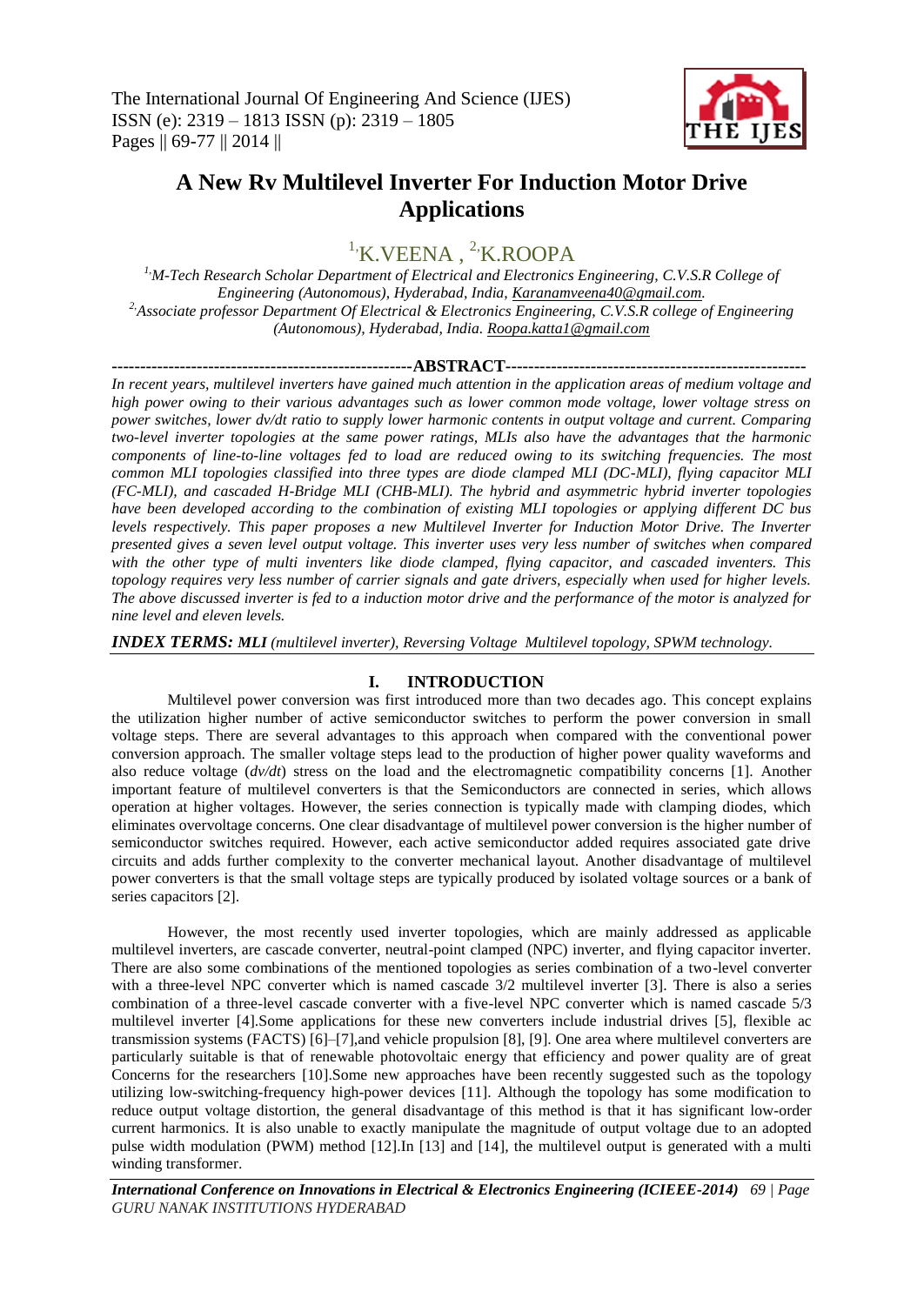However, the design and manufacturing of a multi winding transformer are difficult and costly for high- power applications. This is a disadvantage of the proposed inverter, particularly when it should output low or zero voltage to a load [15]. Another approach is selection based on a set target which can be either the minimum switches used or the minimum used dc voltage. It also requires different voltage source values which are defined according to the target selection. However, this approach also needs basic units which are connected in series, and the basic units still require more switches than the proposed topology. Another disadvantage of the topology is that the power switches and diodes also need to have a different rating which is a major drawback of the topology.

The proposed topology is a symmetrical topology since all the values of all voltage sources are equal. However, there are asymmetrical topologies, which require different voltage sources. This criterion needs to arrange dc power supplies according to a specific relation between the supplies. Difference in ratings of the switches in the topology is also a major drawback of the topology. This problem also happens in similar topologies, while some of the high-frequency switches should approximately withstand the maximum overall voltage which makes its application limited for high-voltage Products. Some of the proposed topologies suffer from complexities of capacitor balancing. This paper presents an overview of a new multilevel inverter topology named reversing voltage (RV). This topology requires less number of components compared to conventional topologies. It is also more efficient since the inverter has a component which operates the switching power devices at line frequency. Therefore, there is no need for all switches to work in high frequency which leads to simpler and more reliable control of the inverter. This paper describes the general multilevel inverter schematic. A general method of multilevel modulation phase disposition (PD) SPWM is utilized to drive the inverter and can be extended to any number of voltage levels. The simulation and experimental results of the proposed topology are also

presented.



Fig. 1. Schematic of a seven-level inverter in single phase.

## **II. NEW MULTILEVEL TOPOLOGY**

#### **2.1. General Description**

In conventional multilevel inverters, the power semiconductor switches are combined to produce a high-frequency waveform in positive and negative polarities. However, there is no need to utilize all the switches for generating bipolar levels. This idea has been put into practice by the new topology. This topology is a hybrid multilevel topology which separates the output voltage into two parts. One part is named *level generation* part and is responsible for level generating in positive polarity. This part requires high-frequency switches to generate the required levels. The switches in this part should have high-switching-frequency capability. The other part is called *polarity generation* part and is responsible for generating the polarity of the output voltage, which is the low-frequency part operating at line frequency. The topology combines the two parts (high frequency and Low frequency) to generate the multilevel voltage output. In order to generate a complete multilevel output, the positive levels are generated by the high-frequency part (level generation), and then, this part is fed to a full-bridge inverter (polarity generation), which will generate the required polarity for the output. This will eliminate many of the semiconductor switches which were responsible to generate the output voltage levels in positive and negative polarities.

*International Conference on Innovations in Electrical & Electronics Engineering (ICIEEE-2014) 70 | Page GURU NANAK INSTITUTIONS HYDERABAD*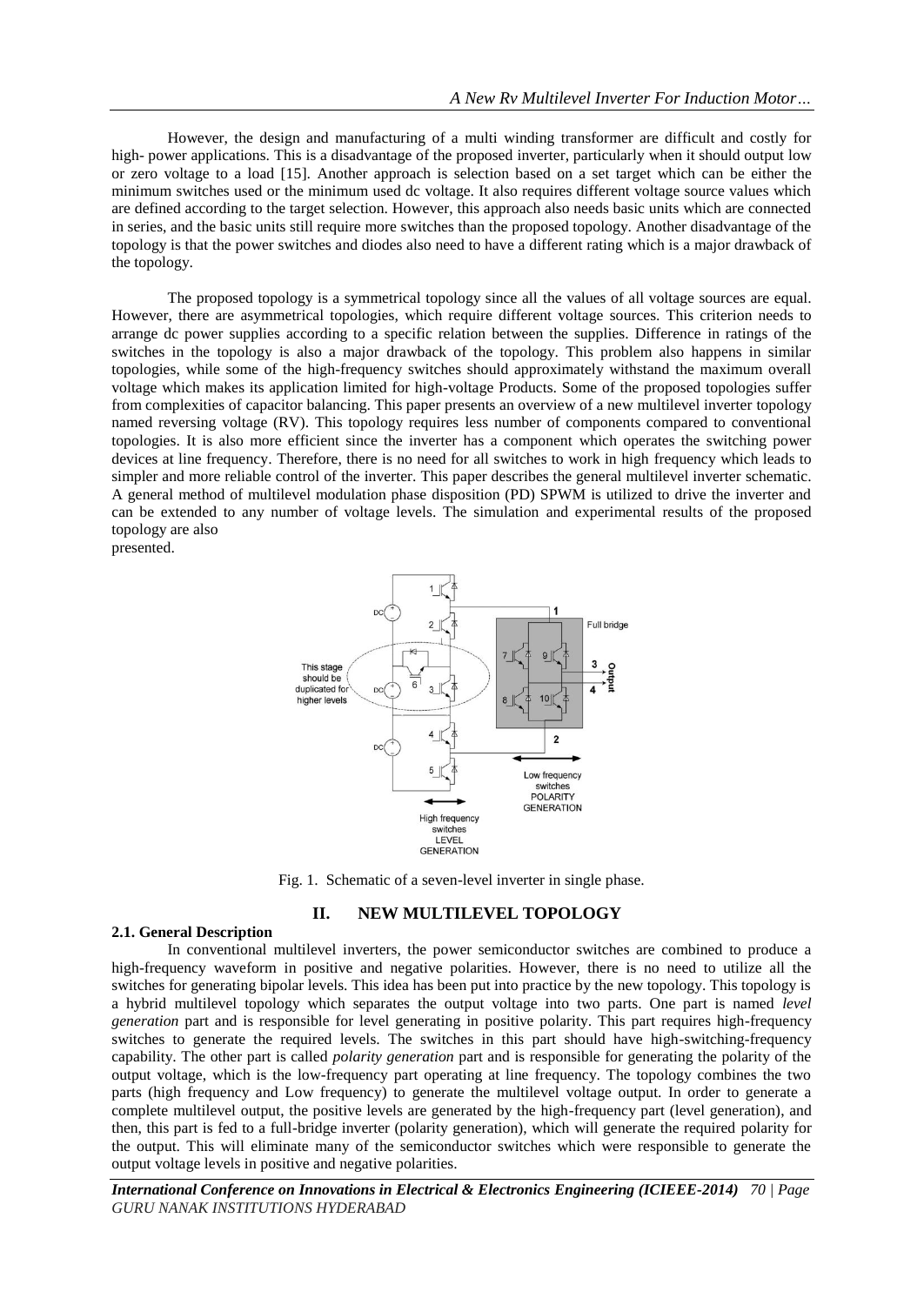The RV topology in seven levels shown in Fig.1. As can be seen, it requires ten switches and three isolated sources. The principal idea of this topology as a multilevel inverter is that the left stage in Fig. 1 generates the required output levels (without polarity) and the right circuit (full-bridge converter) decides about the polarity of the output voltage. This part, which is named polarity generation, transfers the required output level to the output with the same direction or opposite direction according to the required output polarity. It reverses the voltage direction when the voltage polarity requires to be changed for negative polarity.



Fig. 2. Three-phase RV multilevel topology

This topology easily extends to higher voltage levels by duplicating the middle stage as shown in Fig. 1. Therefore, this topology is modular and can be easily increased to higher voltage levels by adding the middle stage in Fig. 1.It can also be applied for three-phase applications with the same principle. This topology uses isolated dc supplies. Therefore, it does not face voltage-balancing problems due to fixed dc voltage values. In comparison with a cascade topology, it requires just one-third of isolated power supplies used in a cascade-type inverter. In Fig. 2, the complete three-phase inverter for seven levels is shown with a three-phase delta connected system. According to Fig. 2, the multilevel positive voltage is fed to the full-bridge converter to generate its polarity. Then, each full bridge converter will drive the primary of a transformer. The secondary of the transformer is delta  $(\Delta)$  connected and can be connected to a three-phase system. This topology requires fewer components in comparison to conventional inverters. Another advantage of the topology is that it just requires half of the conventional carriers for SPWM controller. SPWM for seven-level conventional converters consists Of six carriers, but in this topology, three carriers are sufficient. The reason is that, according to Fig. 1, the multilevel converter works only in positive polarity and does not generate negative polarities. Therefore, it implements the multilevel inverter with a reduced number of carriers, which is a great achievement for inverter control. It is also comparable to single-carrier modulation

TABLE I. SWITCHING SEQUENCES FOR EACH LEVEL

| Level<br>Mode |    |       |       |     |
|---------------|----|-------|-------|-----|
|               | າເ |       |       | is. |
|               |    | 2,4,6 | 2,6,5 |     |

*International Conference on Innovations in Electrical & Electronics Engineering (ICIEEE-2014) 71 | Page GURU NANAK INSTITUTIONS HYDERABAD*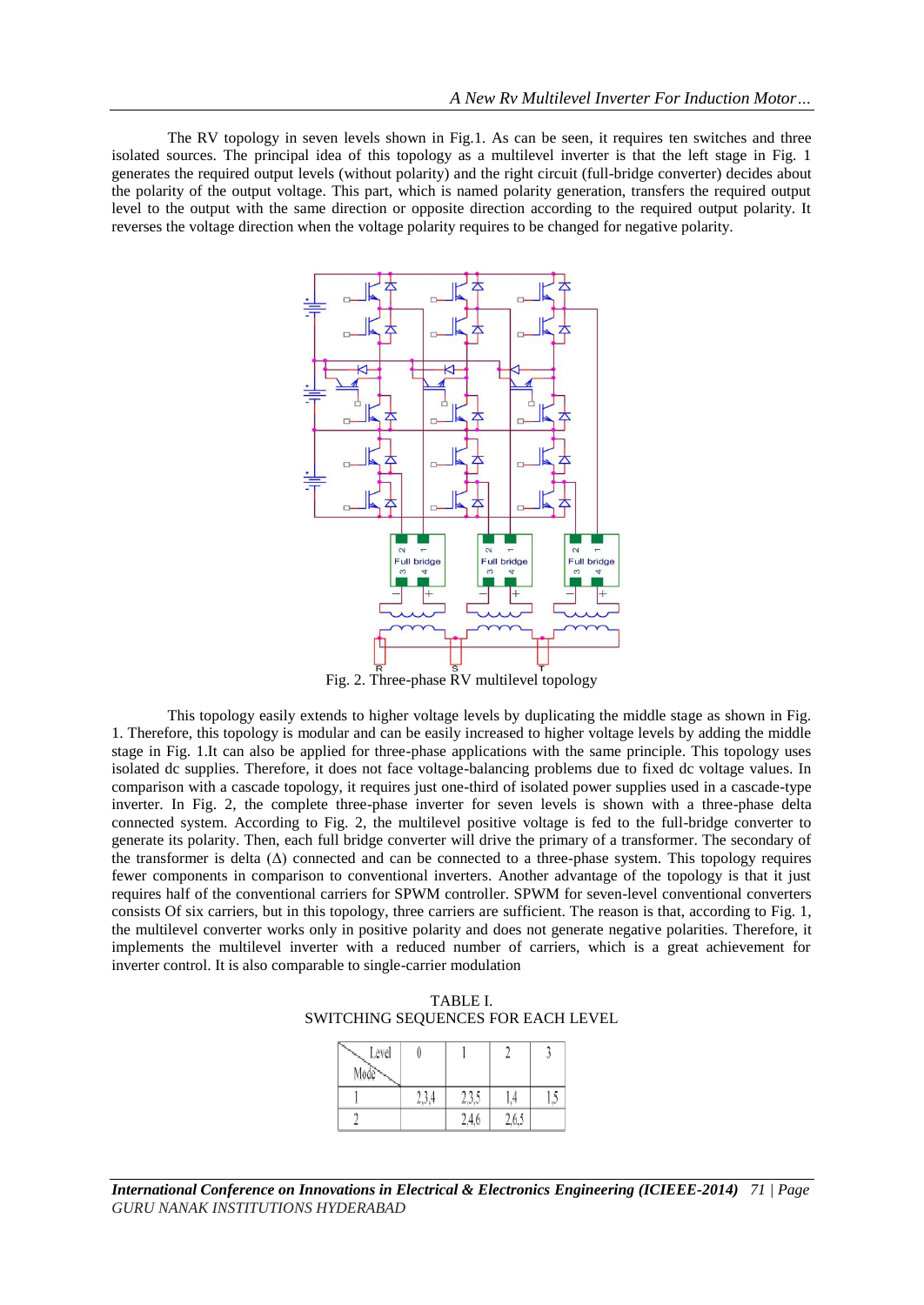6while this topology requires the same number of signals for PWM. However, this topology needs one modulation signal which is easier to generate as opposed to the single-carrier modulation method which needs several modulation signal.

**2.2. Switching Sequences :** Switching sequences in this converter are easier than it's Counter parts. According to its inherent advantages, it does not need to generate negative pulses for negative cycle control. Thus, there is no need for extra conditions for controlling the negative voltage. Instead, the reversing full-bridge converter performs this task, and the required level is produced by the high-switching-frequency then, this level is translated to negative or positive according to output voltage requirements. This topology is redundant and flexible in the switching sequence. Different switching modes in generating the required levels for a seven-level RV inverter are shown in Table I. In Table I, the numbers show the switch according to Fig. 1 which should be turned on to generate the required voltage level. According to the table, there are six possible switching Patterns to control the inverter. It shows the great redundancy of the topology. However, as the dc sources are externally adjustable sources (dc power supplies), there is no need for voltage balancing for this work.This will also help to decrease switching power dissipation .According to the aforementioned suggestions, the sequences of switches  $(2-3-4)$ ,  $(2-3-5)$ ,  $(2-6-5)$ , and  $(1, 5)$  are chosen for levels 0 up to 3, respectively. These sequences are shown in Fig. 3. As can be observed from Fig. 3, the output voltage levels are generated in this part by appropriate switching sequences. The ultimate output voltage level is the sum of voltage sources, which are included in the current path that is marked in bold .In order to produce seven levels by SPWM, three saw-tooth waveforms for carrier and a sinusoidal reference signal for modulator are required as shown in Fig. 4. Carriers in this method do not have any coincidence, and they have definite offset from each other. They are also in phase with each other.

The modulator and three carriers for SPWM are shown in Fig.4



Fig. 3. Switching sequences for different level generation.



Fig. 4. SPWM carrier and modulator for RV topology

*International Conference on Innovations in Electrical & Electronics Engineering (ICIEEE-2014) 72 | Page GURU NANAK INSTITUTIONS HYDERABAD*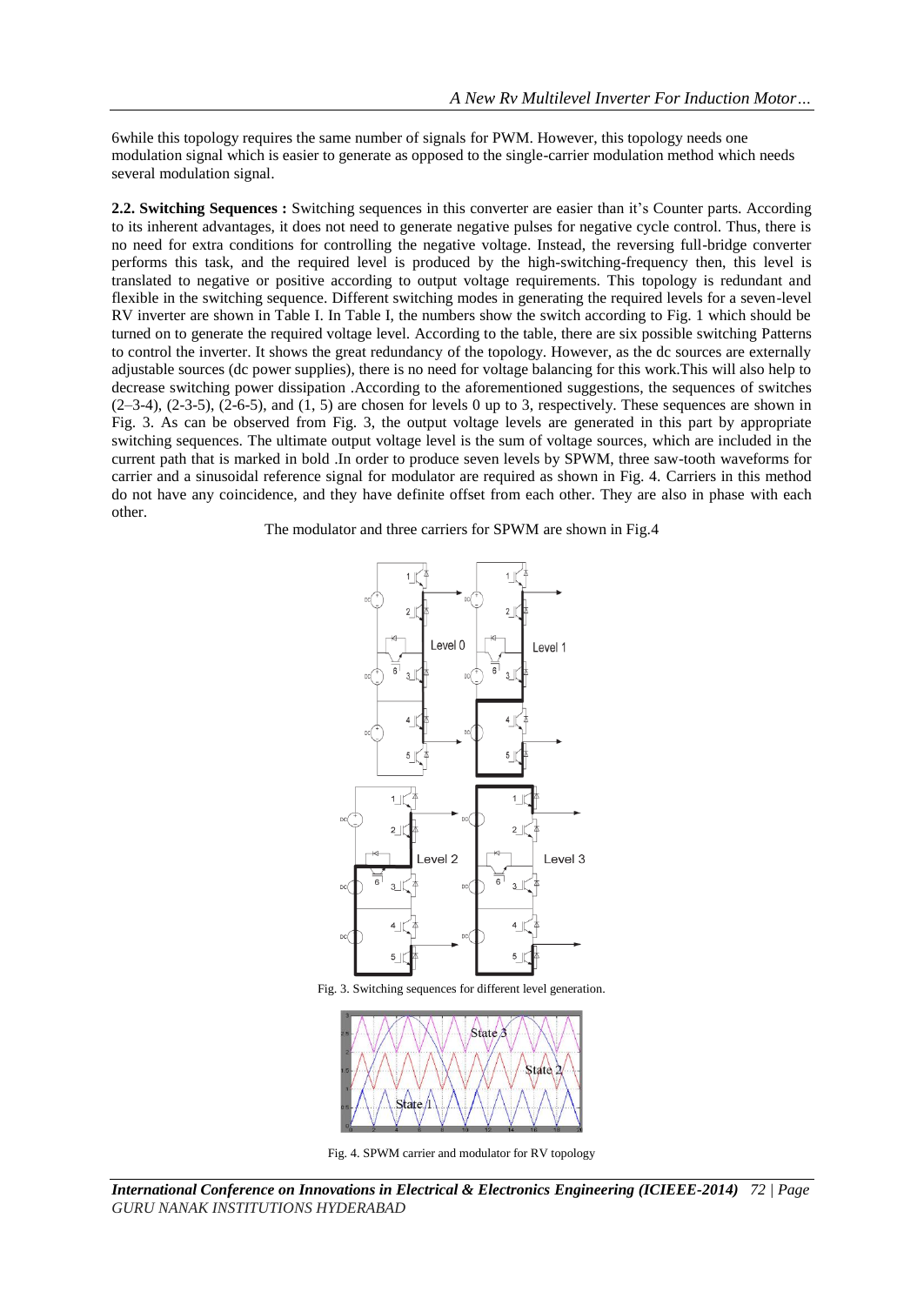# **TABLE II SWITCHING CASES IN EACH STATE ACCORDING TO RELATED COMPARATOR OUTPUT**

| <b>States</b> | )ne         |             | two         |             | Three |       |
|---------------|-------------|-------------|-------------|-------------|-------|-------|
| Compare       |             | ۰           | -           | ٠           |       | ٠     |
| Mode          | $2 - 3 - 5$ | $2 - 3 - 4$ | $2 - 5 - 6$ | $2 - 3 - 5$ |       | 2-5-6 |

According to Fig. 4, three states are considered. The first State is when the modulator signal is within the lowest carrier. The second state is when it is within the middle carrier. Finally, the third one is when it is within the highest carrier. In each state, certain switching patterns are adopted to cover the voltage requirements. According to this definition, the switching states and switching modes are described in Table II. It shows the relation between the right comparator output according to the current state and required states for switching to meet the voltage requirements. The right comparator here refers to the comparator output of the current state. As component of the inverter. Illustrated in Table II, the transition between modes in each state requires minimum commutation of switches to improve the efficiency of the inverter during switching states. The number of switches in the path of conducting current also plays an important role in the efficiency of overall converter. For example, a seven-level cascade topology has 12 switches, and half of them, i.e., six switches, conduct the inverter current in each instance. However, the number of switches which conduct current in the proposed topology ranges from four switches (for generating level 3) to five switches conducting for other levels, while two of the switches are from the low-frequency (polarity generation) component of the inverter.

Therefore, the number of switches in the proposed topology that conduct the circuit current is lower than that of the cascade inverter, and hence, it has a better efficiency. The same calculation is true in a topology mentioned. The least number of switches in the current path for a seven-level inverter according to is five (for generating level 3), which requires one switch more in the current path compared to the proposed topology which requires only four conducting switches.These switching sequences can be implemented by logic gates or DSP. Low-frequency output stage is an H-bridge inverter and works in two modes: forward and reverse modes. In the forward mode, switches 8 and 9 as in Fig. 1 conduct, and the output voltage polarity is positive. However, switches 7 and 10 conduct in reverse mode, which will lead to negative voltage polarity in the output. Thus, the low-frequency polarity generation stage only determines the output polarity and is synchronous with the line frequency. The resulting PWM waveforms for driving the high frequency switches in the level generation part are illustrated for one complete cycle in Fig. 5. According to Fig. 5, high frequency switches can be adopted in this stage based on the required frequency and voltage level.

**2.3. Number of Components :** As mentioned earlier, one of the promising advantages of the topology is that it requires less high-switching-frequency components. According to the MIL-HDBK-217F standard, the reliability of a system is indirectly proportional to the number of its components.Therefore, as the number of highfrequency switches is increased, the reliability of the converter is decreased.

| Inverter type                                 | <b>NPC</b>    | Flying capacitor           | Cascade              | <b>RV</b>    |
|-----------------------------------------------|---------------|----------------------------|----------------------|--------------|
| Main<br>switches                              | $6(N-1)$      | $6(N-1)$                   | $6(N-1)$             | $3((N-1)+4)$ |
| main diodes                                   | $6(N-1)$      | $6(N-1)$                   | $6(N-1)$             | $3((N-1)+4)$ |
| Clamping<br>diodes                            | $3(N-1)(N-2)$ | $\theta$                   | $\mathbf{0}$         | $\Omega$     |
| DC bus<br>capacitors/<br>Isolated<br>supplies | $(N-1)$       | $(N-1)$                    | $3(N-1)/2$           | $(N-1)/2$    |
| Flying<br>capacitors                          | $\mathbf{0}$  | $\frac{3}{2}$ (N-1)(N-2)   | $\mathbf{0}$         | $\Omega$     |
| Total<br>numbers                              | $(N-1)(3N+7)$ | $\frac{1}{2}$ (N-1)(3N+20) | $\frac{27}{2}$ (N-1) | $(13N+35)/2$ |

TABLE.III. Comparison of proposed topology with Other topologies.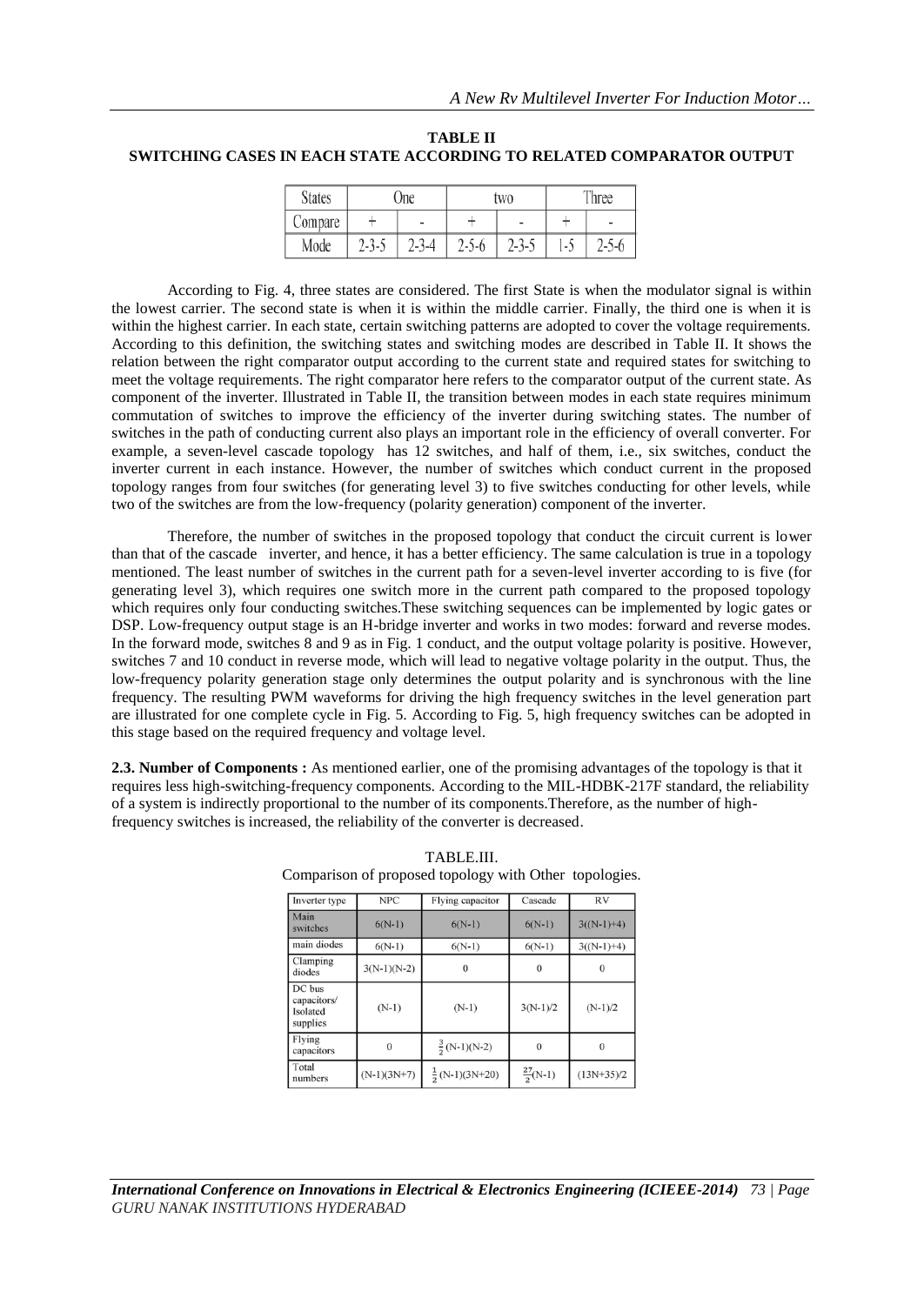

# **III. MATLAB/SIMULINK MODELLING AND SIMULATION RESULTS.**

Fig.5. the above figure shows the simulation of induction motor drive



Fig.6. The above figure shows the Simulation Circuit diagram Single phase Seven Level Inverter

In the above fig shows the simulation of seven level inverter consisting Of ten switches and three isolated sources at an instant minimum two Switches are conducted from level generation part and two from Polarity generation part, and gate drives are required for every IGBT these drives are received from the control circuit.

*International Conference on Innovations in Electrical & Electronics Engineering (ICIEEE-2014) 74 | Page GURU NANAK INSTITUTIONS HYDERABAD*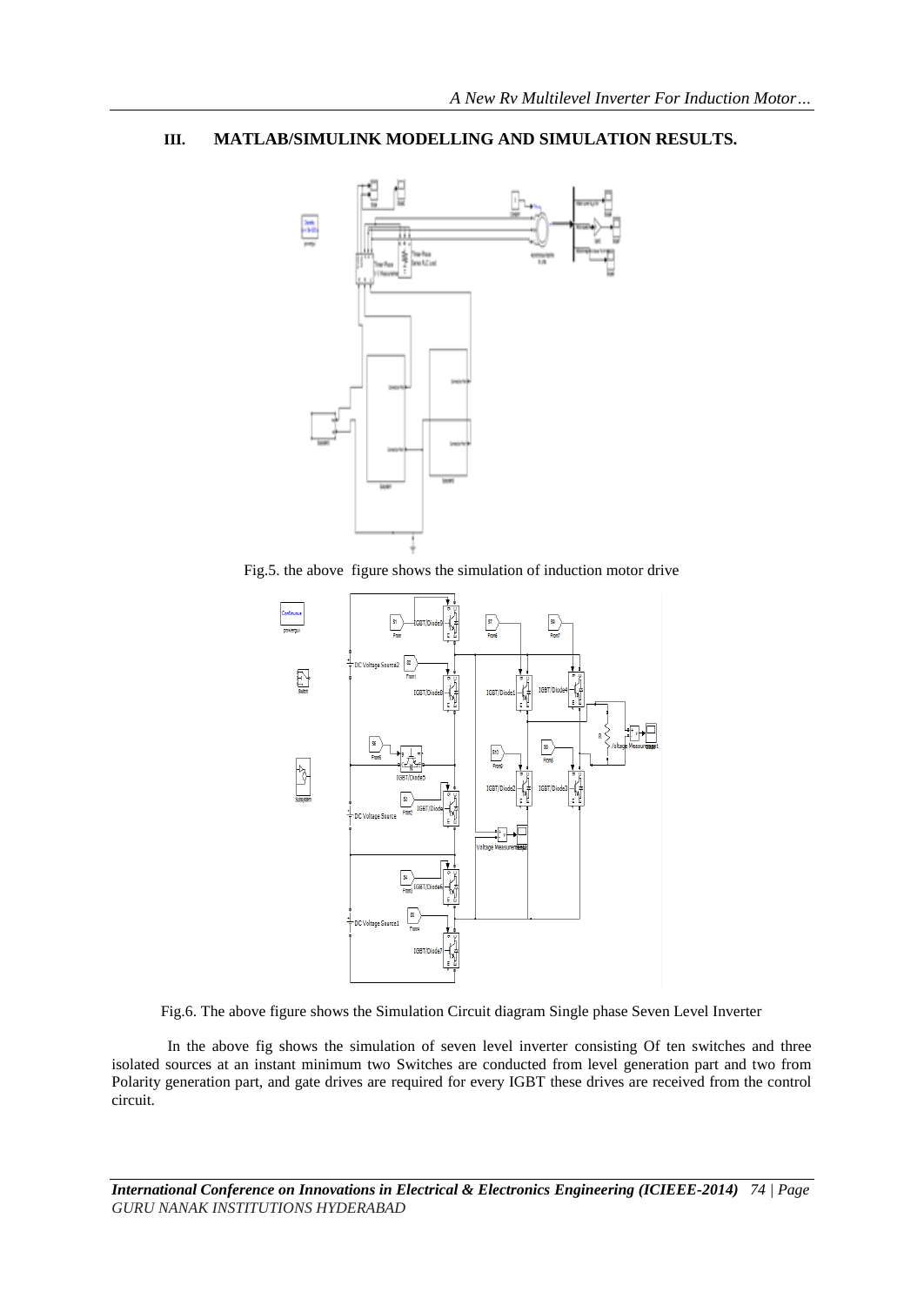

Fig.7 The above figure shows the Simulation Control Circuit of Single Phase Seven Level Inverter



*International Conference on Innovations in Electrical & Electronics Engineering (ICIEEE-2014) 75 | Page GURU NANAK INSTITUTIONS HYDERABAD*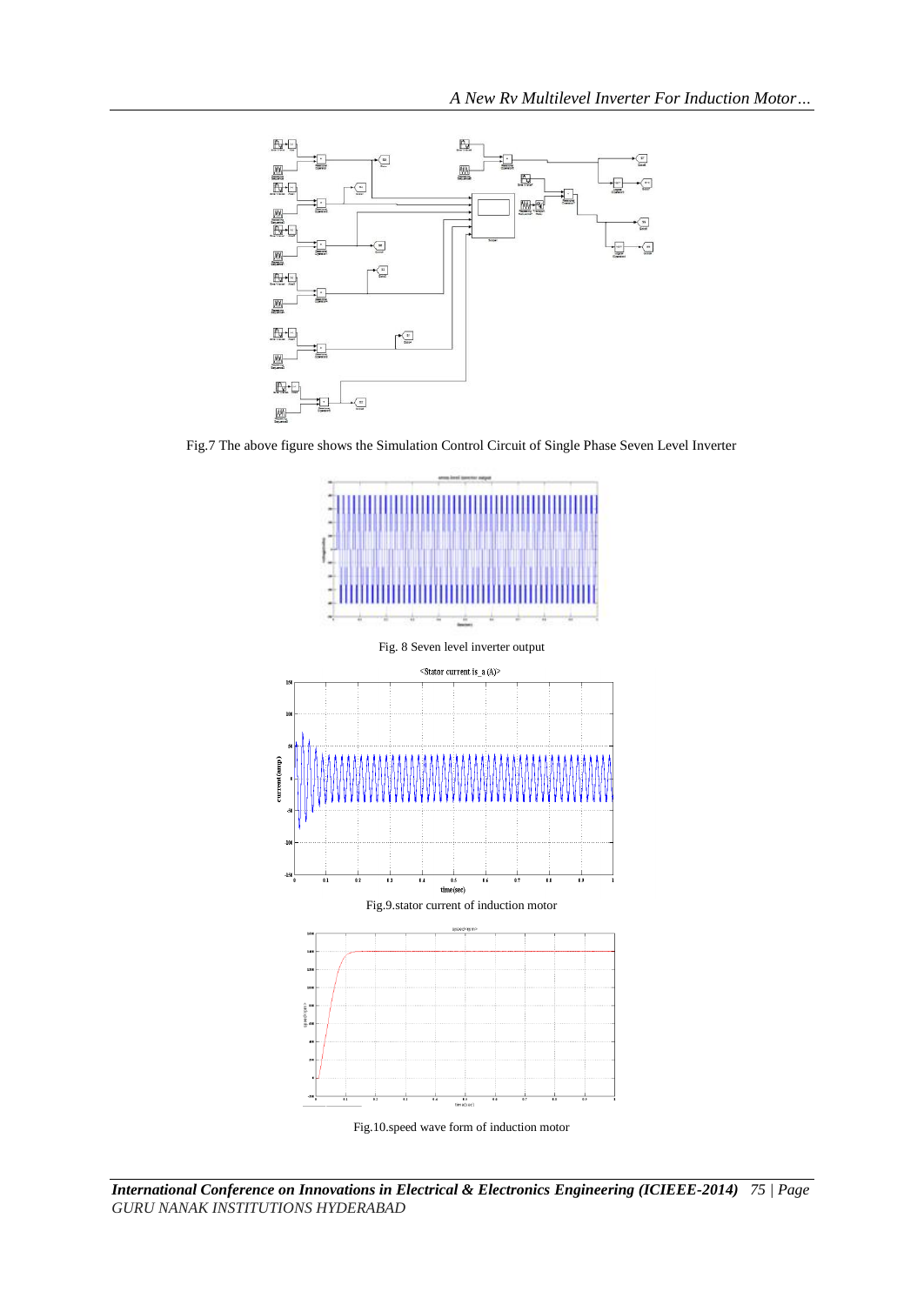Fig 11.torque wave form of induction motor



Fig.12.FFT analysis of stator current with seven level inverter



Fig 13.three phase output of induction motor

### **IV. CONCLUSION**

In this paper, a new inverter topology for induction motor drive has been proposed which has superior features over conventional topologies in terms of the required power switches and isolated dc supplies, control requirements, cost, and reliability. It is shown that this topology can be a good candidate for converters used in power applications such as FACTS, HVDC, PV systems, UPS, etc. In the mentioned topology, the switching operation is separated into high- and low-frequency parts. This will add up to the efficiency of the converter as well as reducing the size and cost of the final prototype. The experimental results of the developed prototype for a seven-level inverter and nine level inverter of the induction motor are demonstrated in this paper. The results clearly show that the proposed topology can effectively work as a multilevel inverter with a reduced number of carriers for PWM. It can also extent to eleven levels on so on.

#### **REFERENCES**

- [1] K. Jang-Hwan, S.-K. Sul, and P. N. Enjeti, "A carrier-based PWM method with optimal switching sequence for a multilevel fourleg voltagesource inverter," *IEEE Trans. Ind. Appl.*, vol. 44, no. 4, pp. 1239–1248, Jul./Aug. 2008.
- [2] S. Srikanthan and M. K. Mishra, "DC capacitor voltage equalization in neutral clamped inverters for DSTATCOM application," *IEEE Trans. Ind. Electron.*, vol. 57, no. 8, pp. 2768–2775, Aug. 2010.
- [4] T. L. Skvarenina, *The Power Electronics Handbook*. Boca Raton, FL:CRC Press, 2002.
- [5] X. Yun, Y. Zou, X. Liu, and Y. He, "A novel composite cascade multilevel converter," in *Proc. 33rd IEEE IECON*, 2007, pp. 1799–1804.

*International Conference on Innovations in Electrical & Electronics Engineering (ICIEEE-2014) 76 | Page GURU NANAK INSTITUTIONS HYDERABAD*